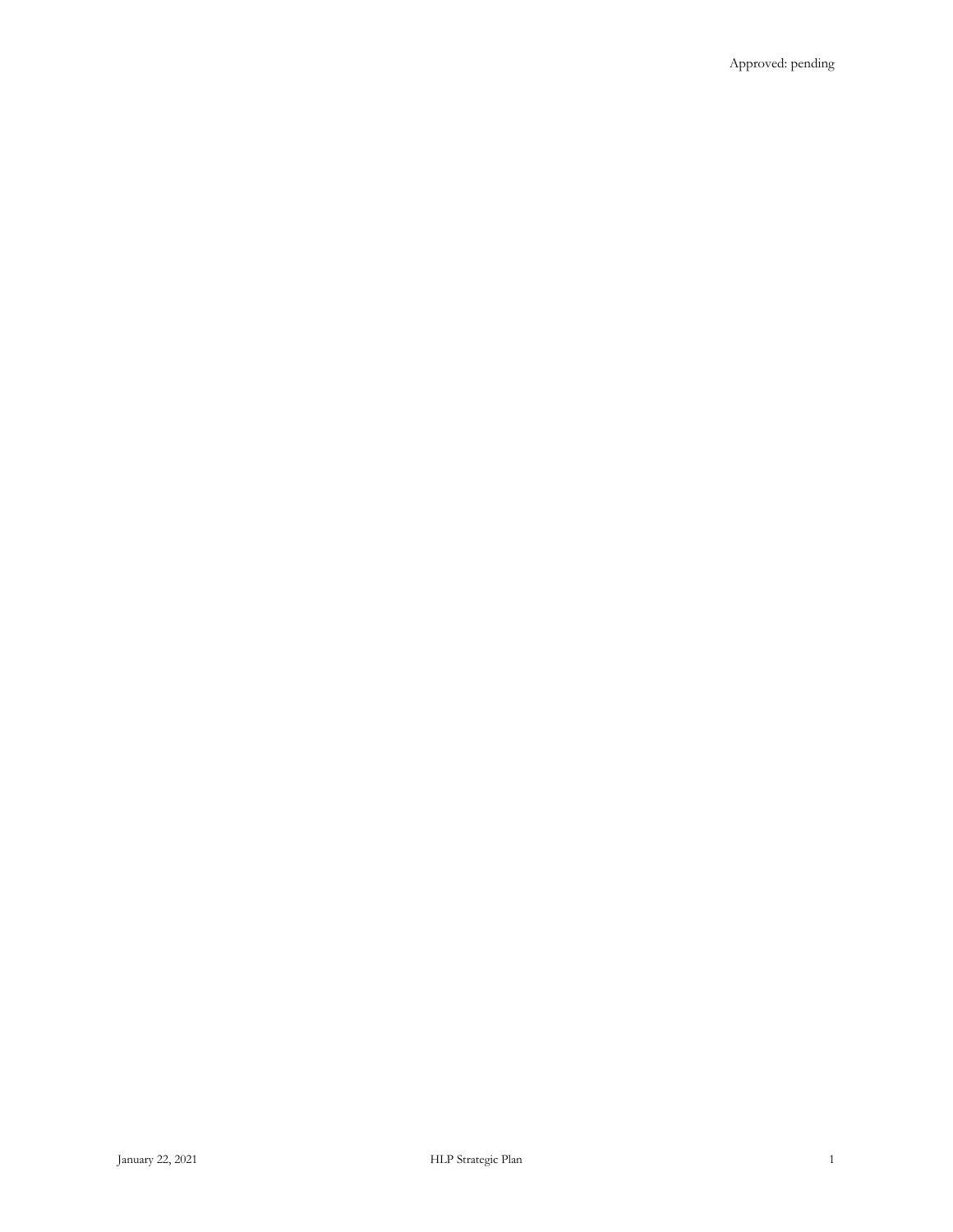# **MISSION STATEMENT**

The company's mission is to provide its customers with safe, reliable energy, in an open, responsible and environmentally sound manner while undertaking a commitment to the values of integrity, innovation, accountability and community service, and to promote an internal culture that fosters safety, loyalty and creativity as well as maintaining a highly skilled, motivated workforce.



# **COMPANY OBJECTIVE**

Heber Light & Power Company is a Utah energy services interlocal entity formed by Heber City, Midway City, and Charleston Town to safely acquire, operate, and maintain facilities for providing services and improvements that are necessary for the acquisition, generation, transmission, distribution and management of electric energy and related services for the use and benefit of the company's customers.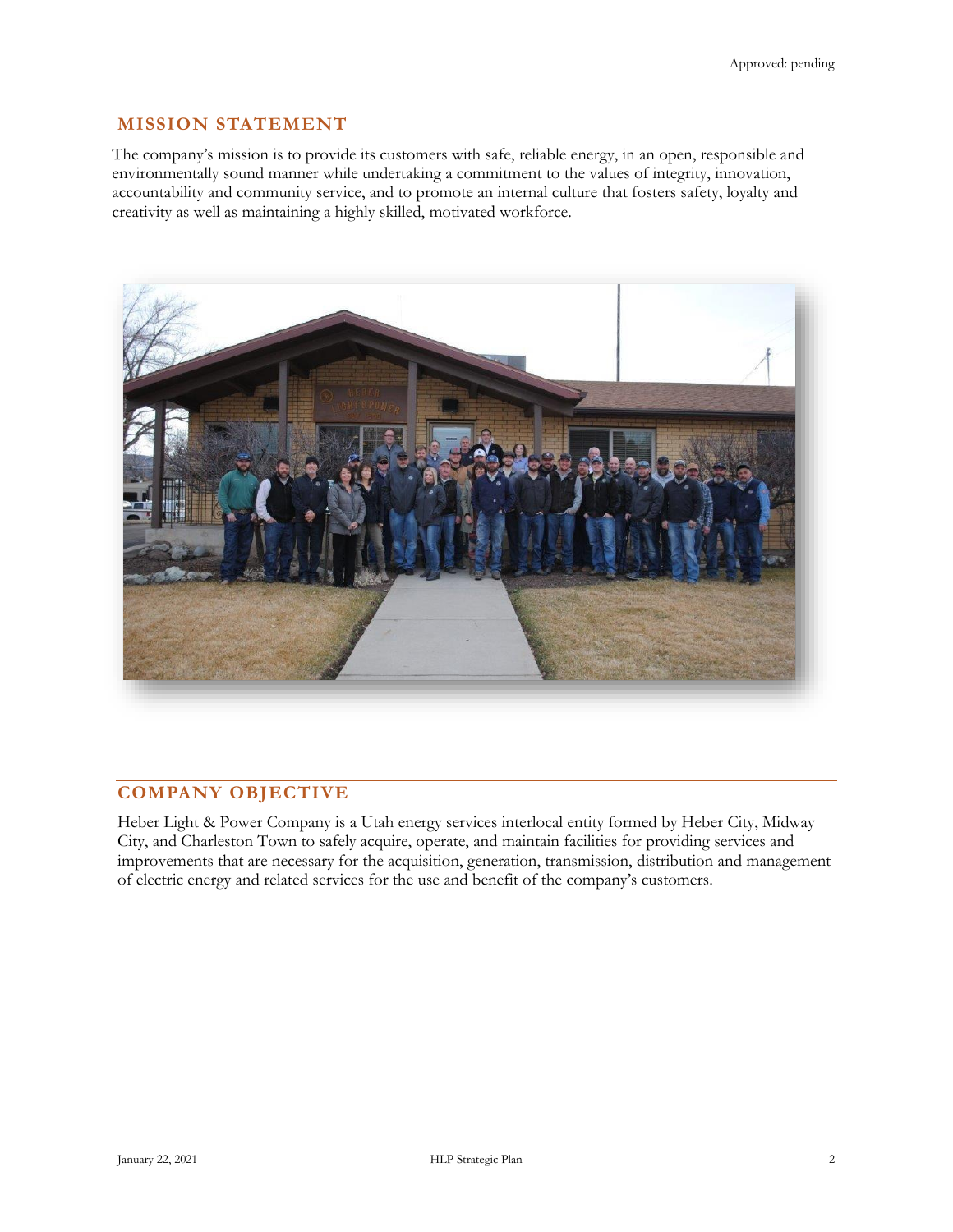# **COMPANY VALUES**

Heber Light & Power Company is driven by five key values that define the character of the company and its interactions with the customer base. These values are as follow:

- SAFETY We ensure safety for ourselves, our co-workers, and the public.
- TEAMWORK We look out for each other and achieve results by working together as a team toward common goals.
- RESPONSIBILITY We are responsible for our actions, our resources, and the financial integrity of The Company.
- RESPECT We have respect for each individual and consider the impact of our actions.
- INTEGRITY We have integrity and honesty in all that we do.

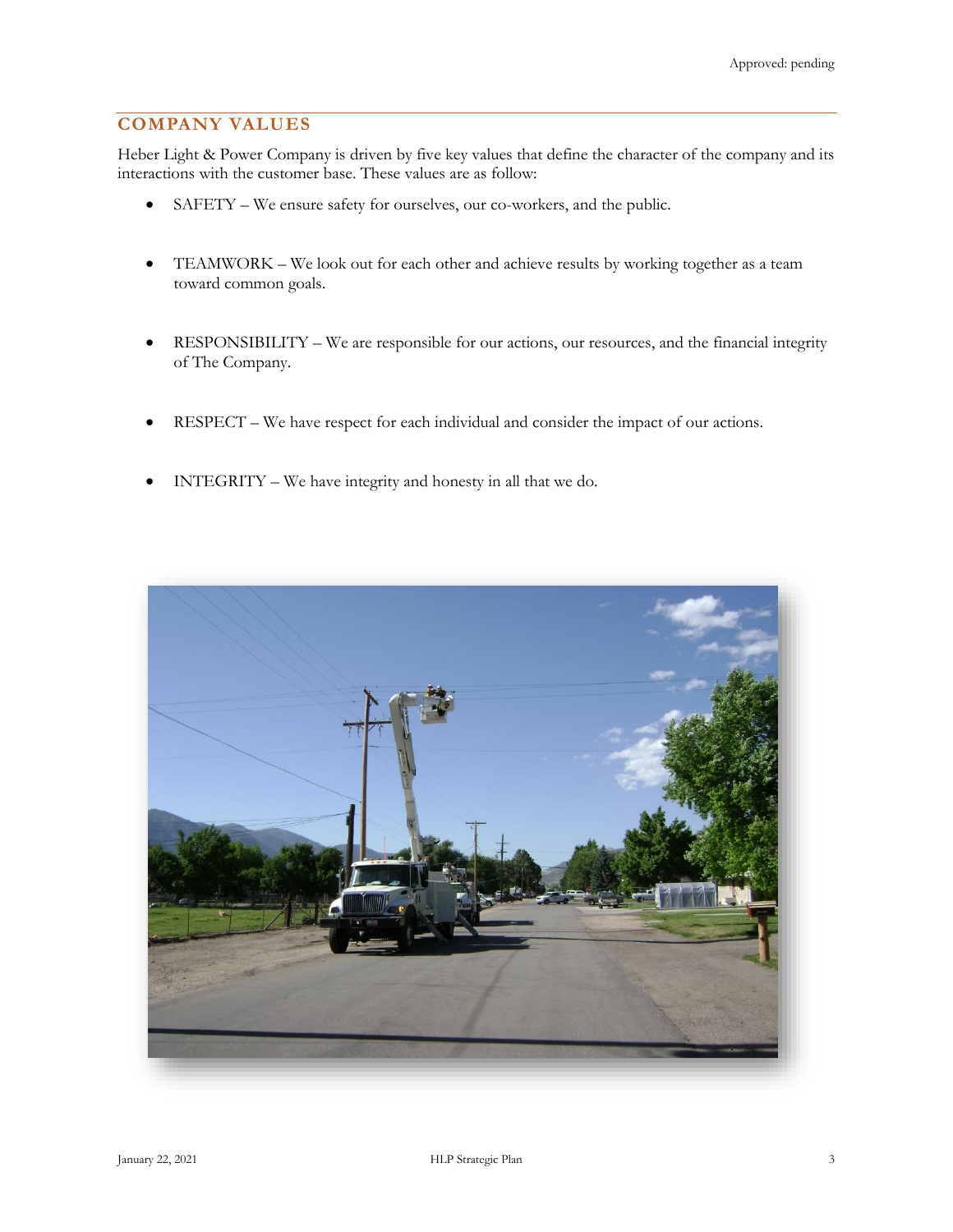# **PLANNING & BUDGET PROCESS**

Heber Light & Power Company uses a defined process each year to ensure appropriate financial assets are available to meet the needs of the company and the system overall. This process allows the stakeholders to provide valuable input at the appropriate times. Through this interaction, HLP is then able to work towards achieving its mission. The process is as follows:

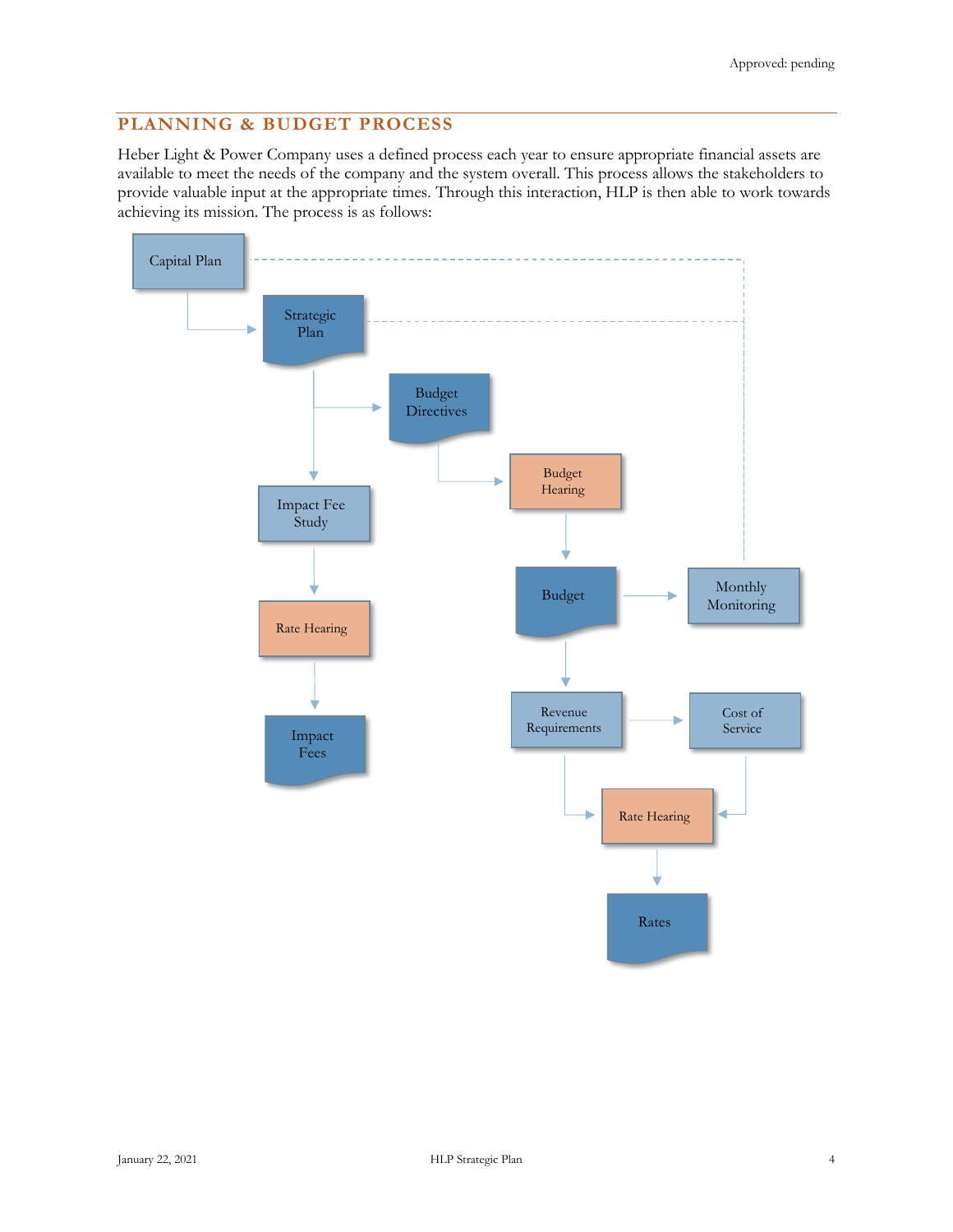## **SWOT ANALYSIS**

Heber Light & Power Company undertakes an annual SWOT analysis to ensure that the company is appropriately aligned to obtain its mission and abide by its values. This analysis is as follows:

#### **STRENGTHS:**

- Energy Portfolio Diversification
- Employees (Experience, Focus, Skills)
- Restoration Speeds
- Safety Culture
- Customer Service
- Solid Infrastructure
- Real-time Energy Scheduling
- Distributed Generation Program
- Community Partner
- Clear Direction (Local Control)
- Relationships within the Valley
- Built-in Automation
- Energy Efficiency Program
- Rate Structure

#### **WEAKNESSES:**

- Staffing
- **Rising Costs**
- System Capacity
- Changing Technology
- Aged Equipment and Infrastructure
- Overhead Equipment
- Weather Impacts
- Fraud Susceptibility
- Employee Resentment
- Constant Valley Wide Growth
- Single Point of Interconnect
- Lack of Citizens Trust
- Growth Pressures
- **Transparency**

#### **OPPORTUNITIES:**

- New Power Sources
- Strong Local Growth
- System Growth
- New Technology
- Advanced Rate Designs
- Strategic Partnerships
- New Voltage Class
- Advanced Mapping Systems
- Communication Tools
- **Enhanced Equipment Functionality**
- Regulatory Environment
- Annexation
- Reduced Environmental Footprint
- **Expanded Community Leadership**

#### **THREATS:**

- Cyber-Security Threats
- Growth Pressures
- Competing Utilities Stealing Employees
- Environmental Regulations
- Employee Related Regulatory Issues
- Single Point of Interconnect
- Threatened Litigation
- Annexation
- Customer Frustration
- Board Member Turnover
- Affordable Housing
- Transmission Provider
- Weather
- Debt Systems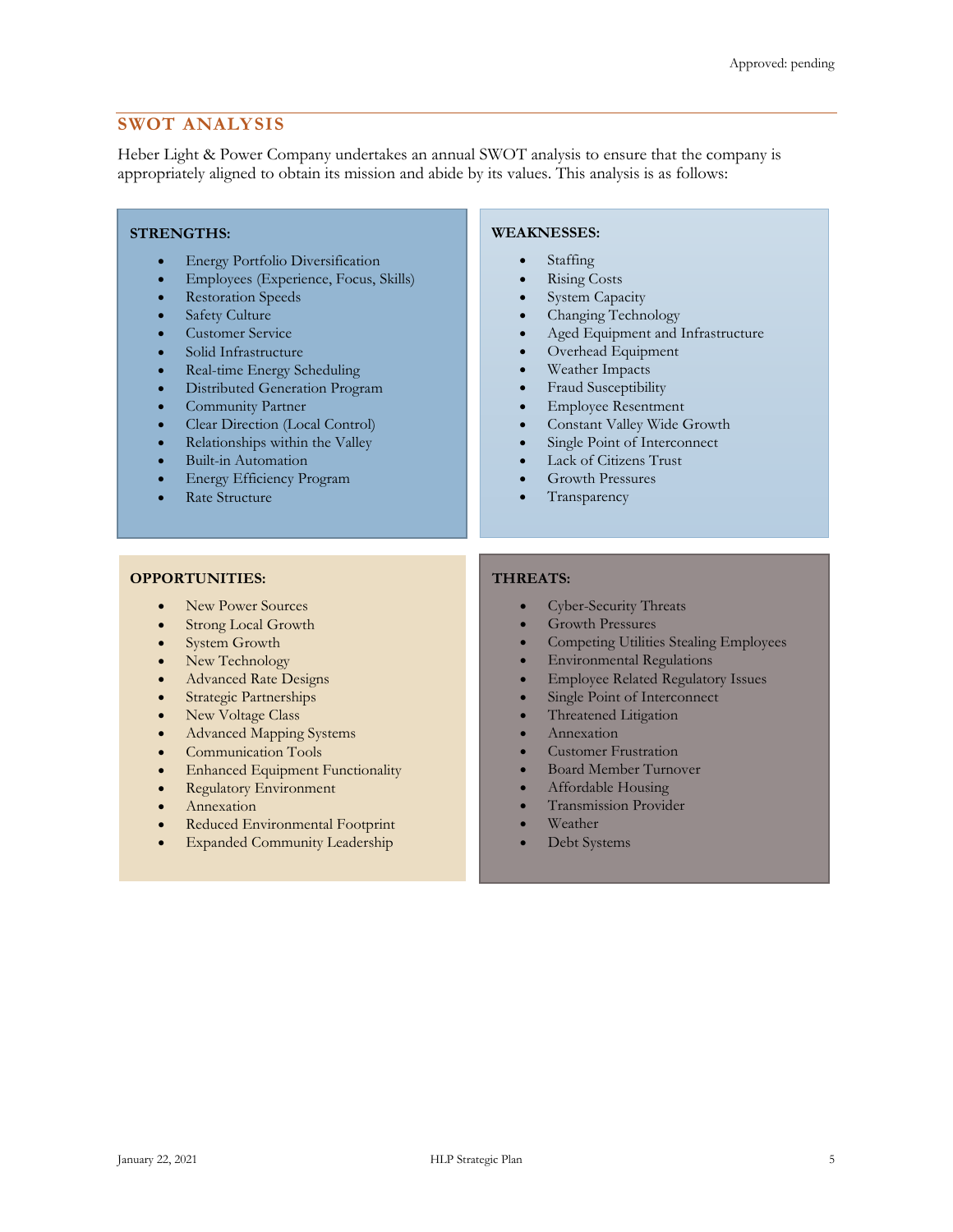# **STRATEGIC ANCHORS**

Heber Light & Power Company adheres to a series of anchors that enables the company to focus on individualized goals while remaining firm in our attempt to fulfill our mission.



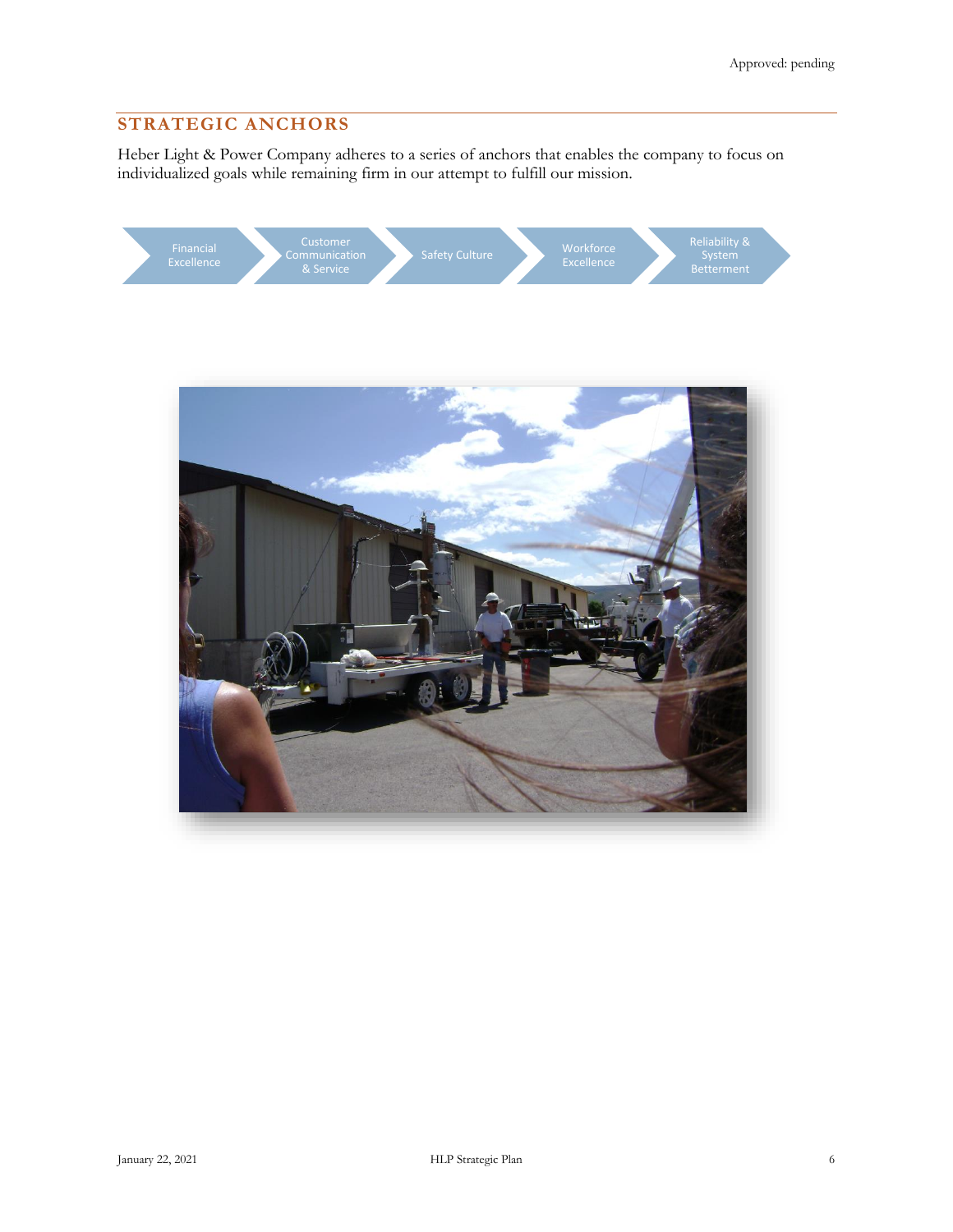# Financial Excellence - *Objectives*

We strive to establish a stable and financially prudent environment by which HLP delivers its mission. Maintain financial health and stability through solid rate structures, revenue growth, strong industry partnerships, maintaining high bond ratings, cost management, capital planning, and proper checks and balances.

## **1. Maintain a Solid Rate Structure**

Customer rates are the bedrock of our service. Appropriate rate design ensures that HLP can provide safe, reliable energy while warranting that are customers are charged a fair rate that minimizes cross-class subsidization.

#### **2. Liquidity**

Solid liquidity ensures that HLP can maintain strong partnerships with industry suppliers. HLP strives to ensure that adequate cash flows are available for both operational as well as capital drivers.

#### **3. Bond Ratings**

To adhere to the cost causation principle, HLP obtains financing from time to time to appropriately charge the customer base for capital improvements. As such the sale of bonds is an integral part of the HLP financing strategy and thus the need to enhance performance to maximize bond ratings.

#### **4. Cost Management**

As a public utility, HLP endeavors to ensure that expenditures are prudent and of the highest value before undertaking them. A solid purchasing policy ensures that competitive bidding is undertaken on all key services and items.

## **5. Revenue Growth**

The HLP system continues to grow as new customers are added to the system each month. This increased customer base has provided additional revenue to the company in addition to new rate schedules. HLP employs these increased revenues to continue to be an innovative utility by advancing the technological opportunities present to the company and its customers.

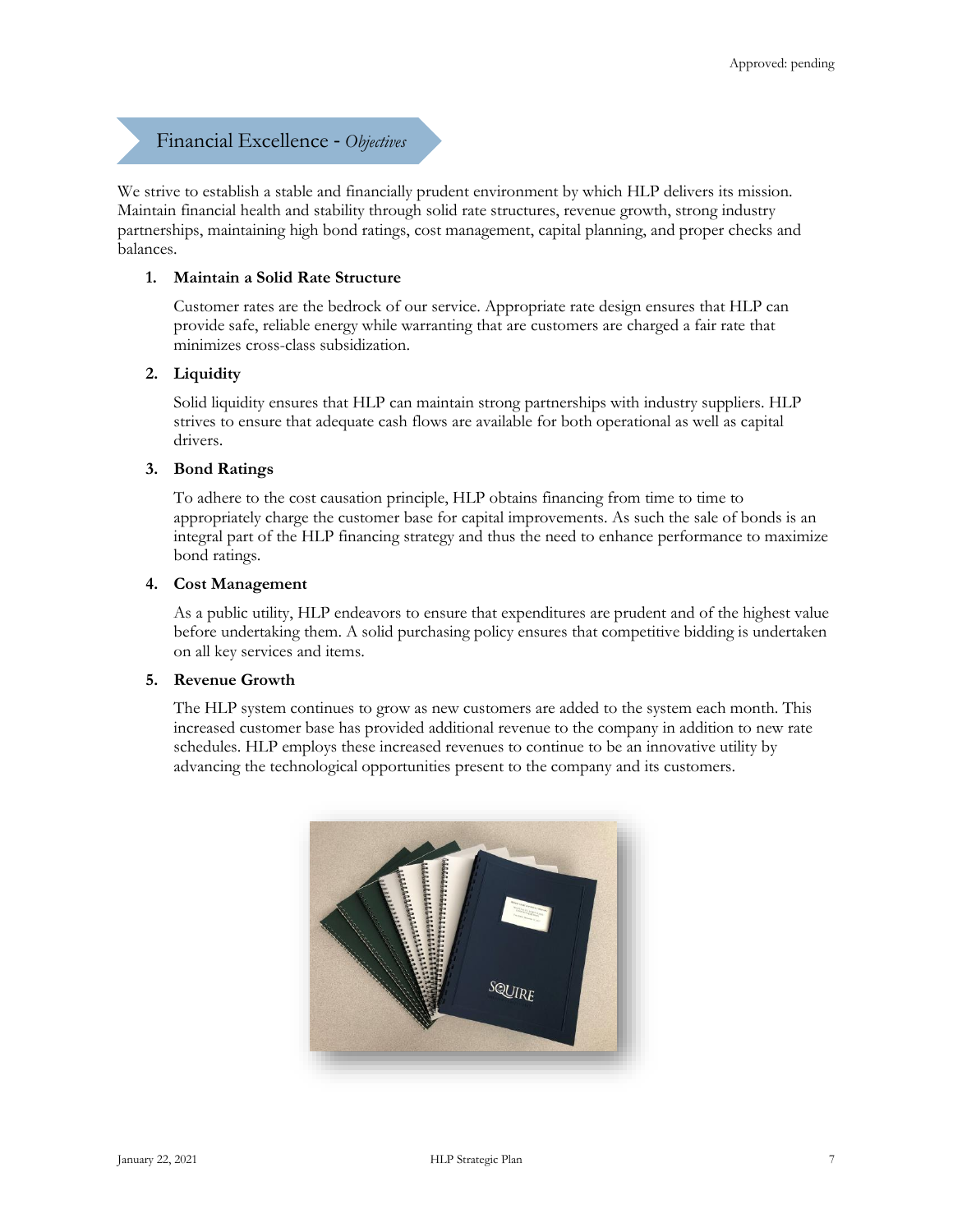# Financial Excellence - *Measurement*

HLP has identified the following as measures of financial position.

- **Days Cash-on Hand:** Days Cash-on Hand measures the number of days we can cover our operating expenses using unrestricted cash and investments and assumes no additional revenue is collected. This is an important measure of liquidity used by the rating agencies.
- **Debt Service Coverage:** Debt service coverage is a ratio of net revenues to annual debt service and is an indication of HLP's ability to meet its annual debt service obligations. Coverage requirements are set forth within HLP's bond resolutions and financial policies.
- **Fixed Charge Coverage:** Fixed charge coverage measures the margin of funds available to meet current debt service requirements and fixed or "debt-like" obligations related to purchased power.
- *Debt to Capitalization Ratio:* This is a measure of the level of debt as compared to HLP's asset base. Targets are established within HLP's financial approach and are an important measure used by the rating agencies.
- **O&M Costs per Customer:** HLP evaluates Operating & Maintenance costs per customer.
- *Investment Yield:* HLP seeks to maximize investment yield while preserving principal and investing only in those instruments allowed by State law.
- **External and Internal Audit Results:** Demonstrate compliance with laws, regulations, policies, and procedures.

Financial Excellence - *Actions*

- 1. Continue to provide cost-based rates by completing frequent cost of service studies and rate plans.
- 2. Increase revenue by exploring new revenue streams.
- 3. Maintain high bond ratings by improving business practices and managing financial ratios.
- 4. Manage cost by creating a cost management strategy for improved budgeting processes, project management, and accurate estimates and billing.
- 5. Improve the capital planning and budgeting process to ensure that projects are funded, prioritized, and completed on time.
- 6. Evaluate and improve effectiveness of risk management, control, and governance processes by developing and implementing internal auditing processes.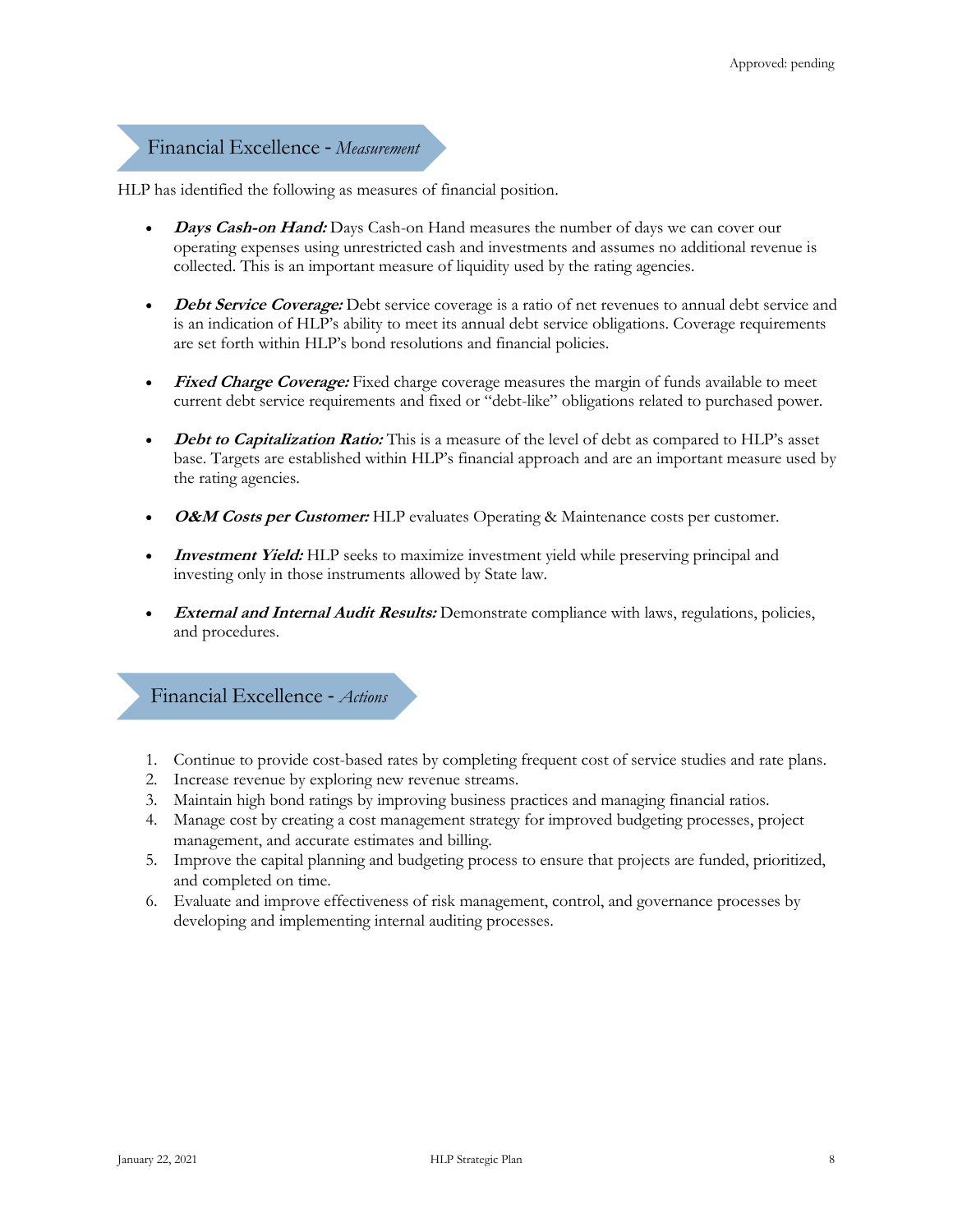# Customer Communications and Service - *Objectives*

We strive to establish a customer focused environment by which HLP delivers on its mission. Provide superior communication and service through public outreach geared towards promoting public power and increasing awareness of our projects, programs, and service, while continuing to provide excellent customer service by building strong customer relationships, maintaining transparency, and integrating programs and tools to build a smart grid for improved service.



#### **1. Best Value for the Cost**

HLP strives to provide reliable electricity at reasonable rates. In addition, we strive to provide additional services, options and programs that provide value to our customers.

## **2. Reliability**

As a company, HLP desires to limit service interruptions to our customers. Efforts are regularly undertaken to mitigate the risks associated with mother nature, human interaction and cyber-security impacts on the system.

## **3. Service**

HLP prides itself on the service provided to customers. From the initial interaction at account creation through billing concerns and a myriad of other contact reasons, HLP staff seeks to provide timely, friendly and appropriate service. Our local presence and shared impacts lends itself to customer service that far exceeds the standard investor owned utility experience.

## **4. Communication/Transparency**

HLP seeks to be as transparent as possible. Creating and following a dynamic Strategic Communications Plan will align staff in sharing a consistent meaningful message and define the best channels to reach target audiences. HLP also intends on being transparent by adhering to the State's transparency requirements as well as the public meeting protocols.

#### **5. Engagement**

HLP encourages customer engagement through an open-door policy. In addition, the Company has multiple outreach events throughout the year in which employees are engaged with the public.

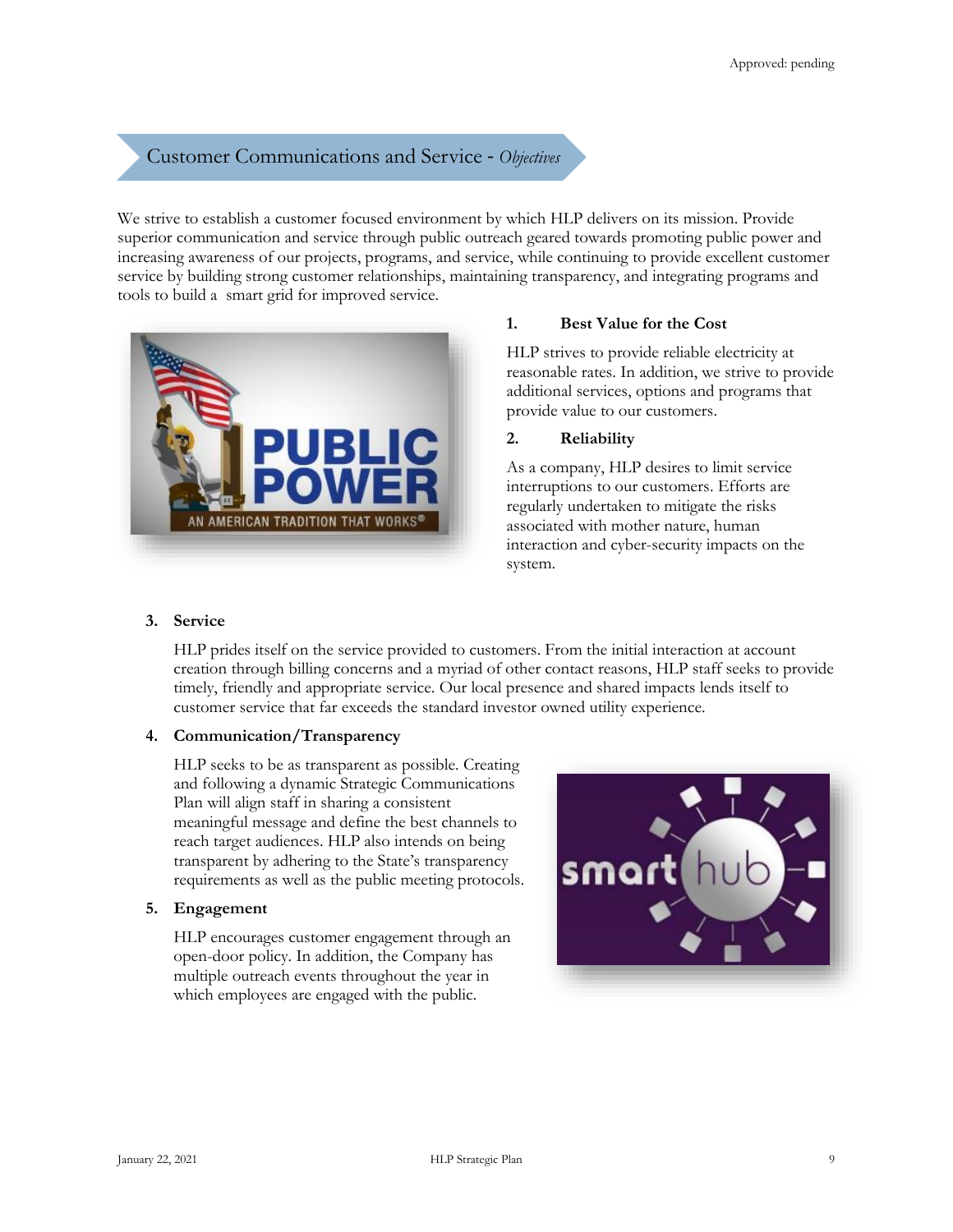# Customer Communications and Service - *Measurement*

HLP has identified the following as measures of customer service.

- **Customer Communication:** HLP attempts to communicate regularly with our customers via newsletters, billing statements, social media platforms, and Public Power Week events
- **Annual Rate Comparisons:** HLP benchmarks the rate structures and values with other utilities throughout the state.
- **Service Order Process:** HLP tracks the completion of service orders as we strive to complete them in less than 48 business hours from the time the notification was received.
- **Percentage of Customer Payments made electronically:** Electronic payments offer an efficient and convenient method for customers to pay their bill. HLP measures the number and value of payments made via electronic means.
- **Conservation Savings:** HLP measures conservation savings each year as measured against goals established by the conservation potential assessment.
- **Customer Participation:** HLP will measure the involvement of the community through Advisory Board Participation, Public Event Attendance, Social Media Exposure/Tracking, etc.…

## Customer Communications and Service - *Actions*

- 1. Raise awareness of the benefits of public power by improving the strategic communications plan.
- 2. Engage with customers and gain their support by communicating plans, projects, programs, and services with an emphasis on public awareness of current and future transmission and distribution projects.
- 3. Reach more customers with valuable information by consulting with marketing and communications experts and increasing communication channels.
- 4. Build strong customer relationships and key account partnerships by improving customer outreach.
- 5. Maintain transparency with on-time reporting and maintaining an up-to-date website.
- 6. Integrate programs and tools to build a smart grid for improved customer service and prompt outage restoration.
- 7. Improve internal communications and cross-departmental training for improved service request response.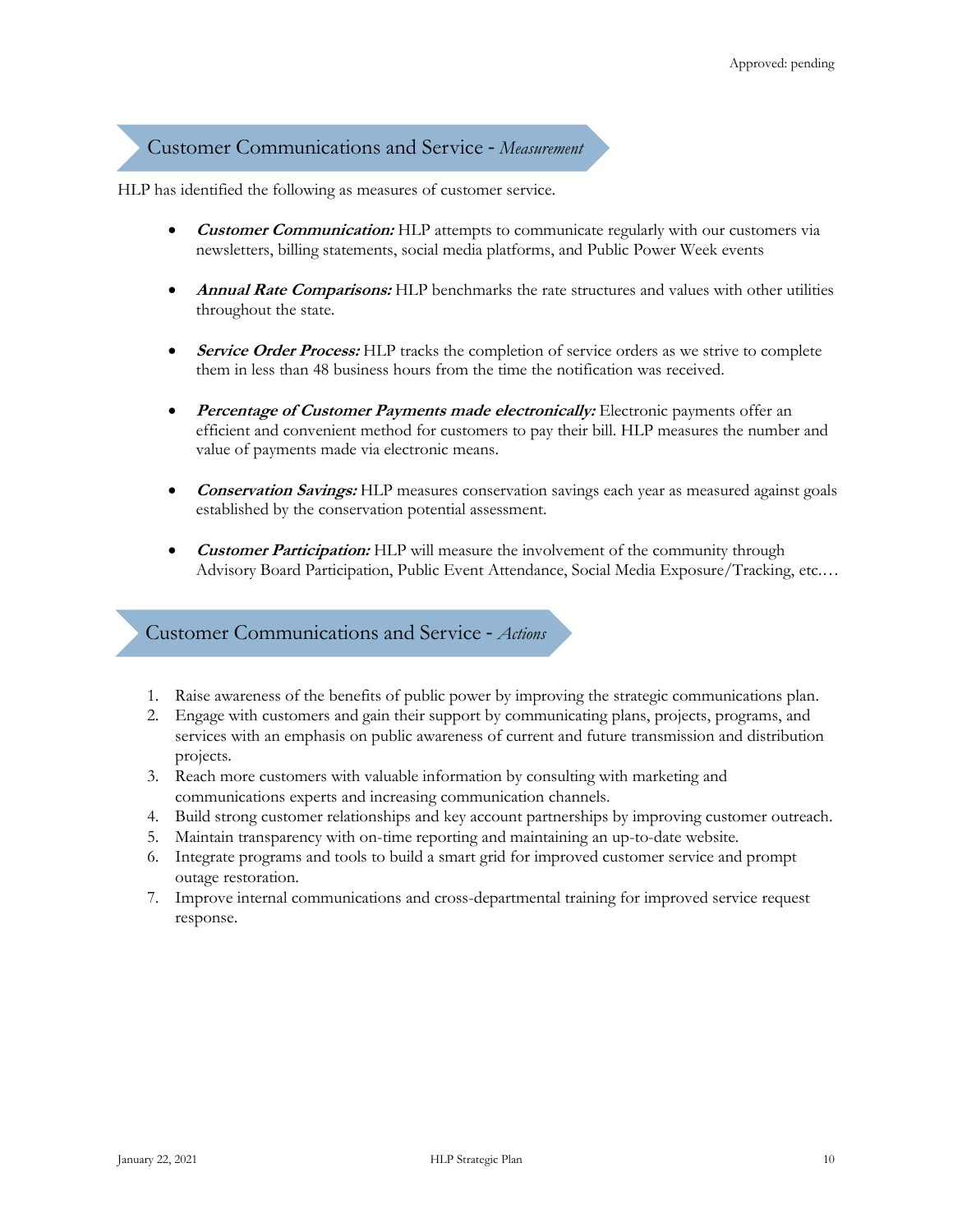Safety Culture - *Objectives*

Foster a safety culture that strives to continuously improve safety measures to uphold the highest safety standards by improving and implementing cyber and physical security plans, disaster recovery plans, system hardening, and maintaining a safety program based on the APPA safety manual that is followed and supported by management and all employees.

## **1. Training**

HLP strives to ensure that employees are adequately and appropriately trained. From the first day of employment through the last-day, HLP strives to place regular safety training opportunities in the paths of employees. Annual electronic safety training is completed in addition to hands-on training such as fire extinguisher, first-aid, and CPR trainings. In addition, key members of staff are

given the opportunity to take part in 3rd-party vendor provided safety instruction.

## **2. System Maintenance**

One of the safest ways to provide energy to our customers is to ensure that the system is properly maintained. From installing good equipment to regularly maintaining vegetation and other environmental factors, HLP strives to undertake those efforts that best protect the system which in-turn protect the customer and employee alike.



**3. Job Briefings / Tailboards**

HLP strives to step back and take a moment each time a new task/project is to be undertaken. These safety tailboards allow crew members to discuss the safety and operational implications of the task before them. It allows the foreman to ensure that appropriate safety equipment is available and the proper training for usage has been undertaken.

## **4. Safety Meetings**

All departments within the company host a monthly safety meeting. Attendance at one of these meetings is mandatory each month for each employee. Various topics are discussed throughout the year. Some of the topics lend themselves to hands-on experiences while others are strictly information relay. In either case, the employee is present and attentive.

#### **5. Inspections**

The HLP system has been designed to work efficiently and economically. It does however have many parts/components that do have a life cycle. As such, regular and periodic inspections must be undertaken to ensure that the system operates at its optimal level. These inspections are conducted via in-person, via drone technology, and via 3rd party when necessary.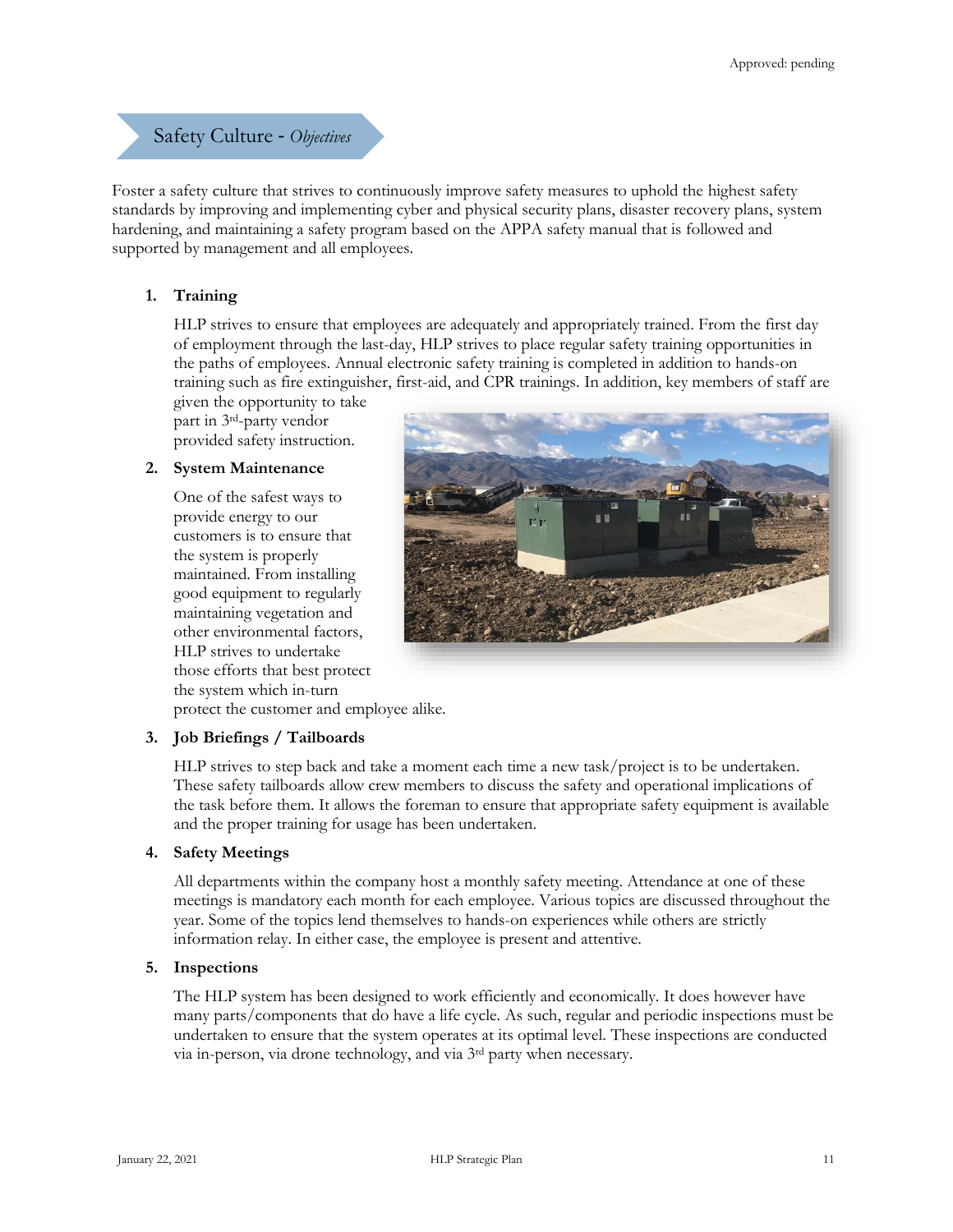Safety Culture - *Measurement*

HLP has identified the following as measures of the safety culture.

- **Lost-time Accident Numbers:** HLP tracks and reports any incidents that resulted in lost-time.
- **Near-miss Accident Numbers:** HLP tracks and reports any incidents that were a near-miss accident that could have resulted in lost-time or worse for an employee.
- **Modified Work Assignment:** HLP monitors the safety of its employees by ensuring modified work assignments are provided in the event a health event merits such an adjustment to the work schedule.
- **Safety Meeting Attendance:** HLP monitors the overall attendance by its employees at the required monthly safety meetings.
- **Safety Training Attendance:** HLP tracks the attendance of its employees at various safety training opportunities that present themselves throughout the year.

Safety Culture - *Actions*

- 1. Protect infrastructure with a physical security plan and employee awareness training.
- 2. Increase cyber security by establishing a cyber security plan for prevention and recovery that is tested with annual assessments.
- 3. Encourage cyber security awareness by providing training focused on technical mitigation and response.
- 4. Prepare for a coordinated emergency response by reviewing disaster recovery plan on an annual basis and participating in annual drills.
- 5. Maintain a safe system by completing and documenting asset maintenance and inspections for all plant assets in the system that require maintenance.
- 6. Increase safety awareness by maintaining a safety program that is based on the APPA safety manual and followed and supported by management and all employees.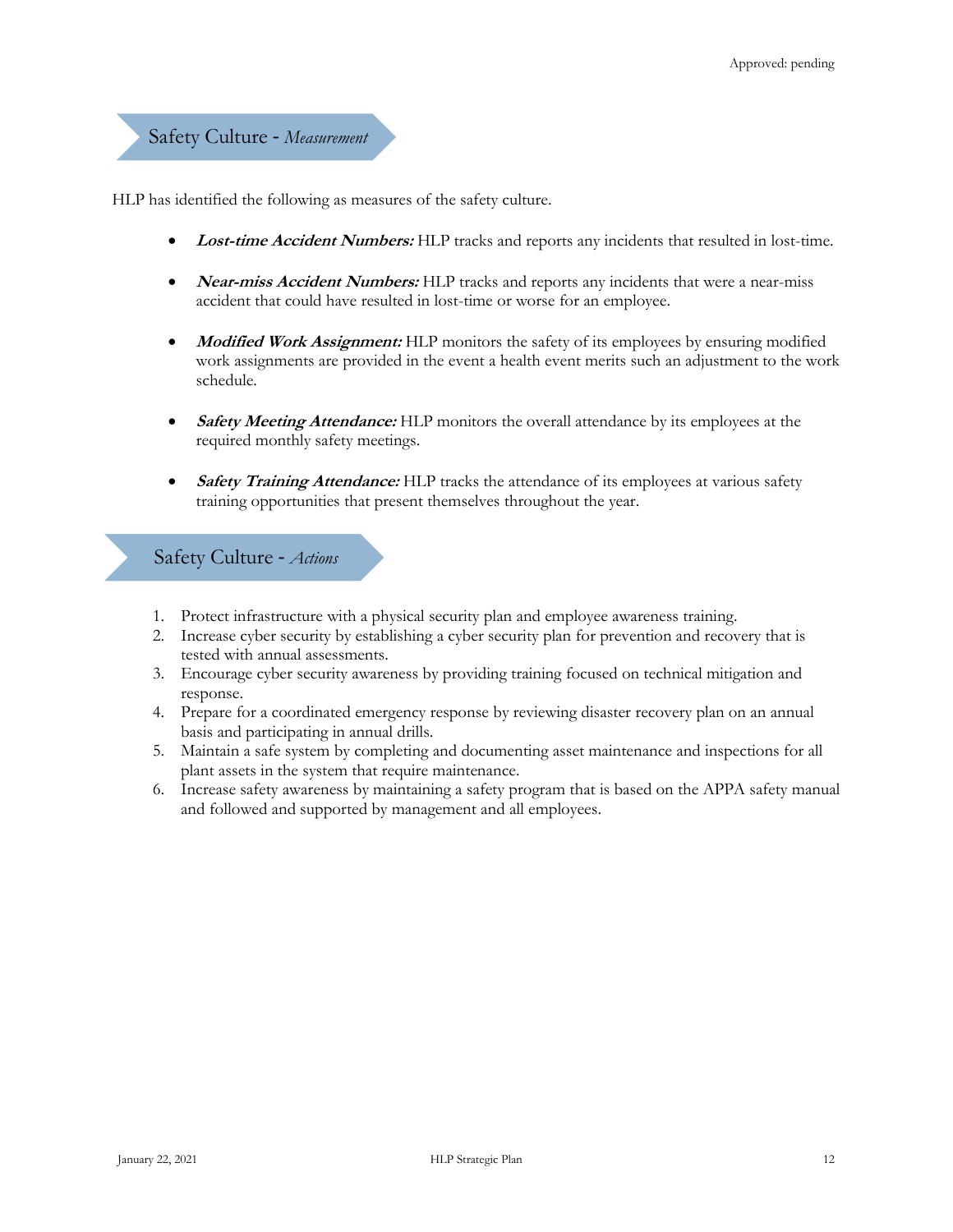## Workforce - *Objectives*

Strive to develop, retain, and attract dedicated professionals by setting high employee performance standards, offering valuable and strategic training and growth opportunities, and providing competitive compensation, wages, and reward programs based on frequent wage studies and updated pay policies.

#### **1. Retention**

HL&P strives to retain its investment in employees. It is the company practice to provide an attractive combination of compensation, benefits, reward programs, and to foster employee engagement and a positive and innovative working environment.

#### **2. Succession Planning**

The electric utility industry is one in which an aging workforce is very much a real threat. HLP is not immune to the effects of this aged workforce dynamic. HLP recognizes the need to find and foster skilled talent. In addition, HLP understands that continuing to identify the roles of key employees is crucial to nurturing a pipeline with the right talent and skills to fill leadership positions.

#### **3. Cross Training**

HL&P must maintain a state of the art electrical system with a limited number of employees to do the work. It is our practice to retain employees that are multi-faceted and to invest in our workforce by providing training and learning opportunities to ensure that employees can perform crossdepartmental duties. It is imperative that employees are knowledgeable and able to work safely, efficiently and effectively as a team to manage workloads.

#### **4. Performance Based Culture**

A comprehensive performance management system can play a strategic role in attracting and retaining key employees and can also help improve the organization's overall performance. HLP understands that to maintain the best employees, performance levels need to be established and achievements recognized. As such HLP strives to foster a performance-based culture that identifies the strengths and weaknesses of all employees so that the organization can make informed and accurate decisions regarding an employee's contribution, career development, training needs, promotional opportunities, and compensation.

#### **5. Compensation Strategy**

HLP undertakes the necessary steps to ensure that employees are compensated fairly in accordance with industry and local trends. We understand the risks of becoming a training facility for our competitors if the compensation levels are too low and therefore strive to maintain a competitive compensation structure that allows us to attract and retain a highly skilled workforce.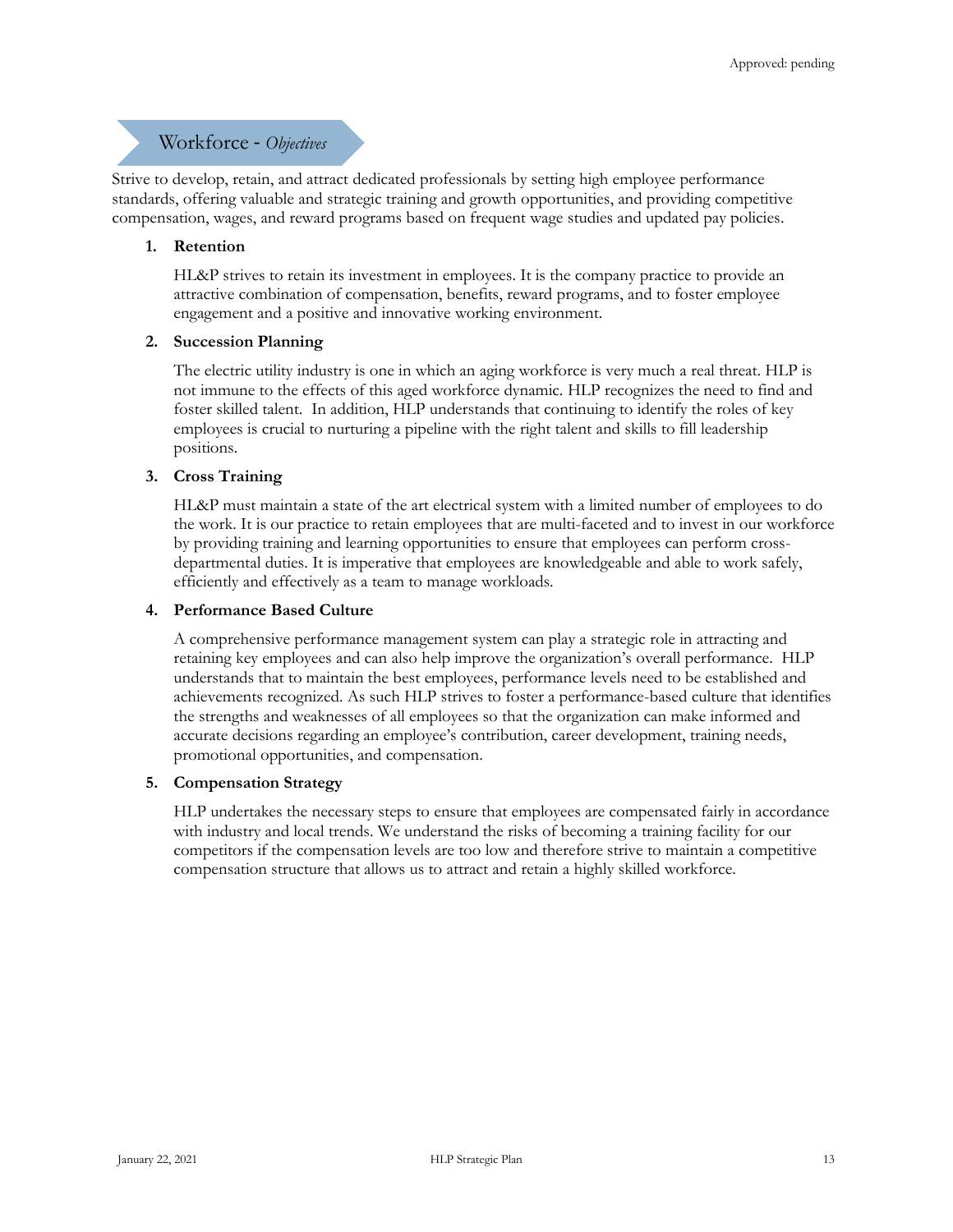# Workforce - *Measurement*

HLP has identified the following as measures of workforce strength.

- **Hiring Efficiency:** HLP attempts to efficiently bring on new employees by regularly reviewing job classifications and write-ups to ensure prompt posting, interviewing, and hiring.
- *Training and Development:* HLP undertakes to ensure that all employees receive some form of regular training applicable to their position and assigned duties.
- **RP3:** The application process for APPA's RP3 Award includes a Workforce Development component worth 25% of the overall score. RP3 measures HLP's workforce development performance in three areas 1) Succession Planning and Recruitment 2) Employee Development and Recognition 3) Education, Participation, and Service. HLP will use this information as a guideline for determining best practices in the industry.
- *Customer Feedback:* Our employees are the key to our success. Success of HLP operations and service delivery to the community is reflective of our workforce. This is measured through customer feedback.
- **Periodic Employee Surveys:** Knowing that employees are our greatest asset, HLP conducts periodic employee surveys to help measure the engagement level of our employees.
- **Employee Committees:** HLP values the input of its employees and as such has various appointed employee committees to evaluate various components of the operations.

# Workforce - *Actions*

- 1. Set high employee performance standards with an emphasis on professionalism and company values supported by employee development plans, annual goal setting, and a performance-based culture.
- 2. Offer quality training and growth opportunities allowing employees to better themselves
- 3. Retain and attract employees with a compensation strategy that includes competitive wages, benefits, and reward programs.
- 4. Ensure attractive and fair pay through frequent wage studies and updated pay policies.
- 5. Develop good internal communication practices that address employee concerns and complaints in a respectful and professional manner.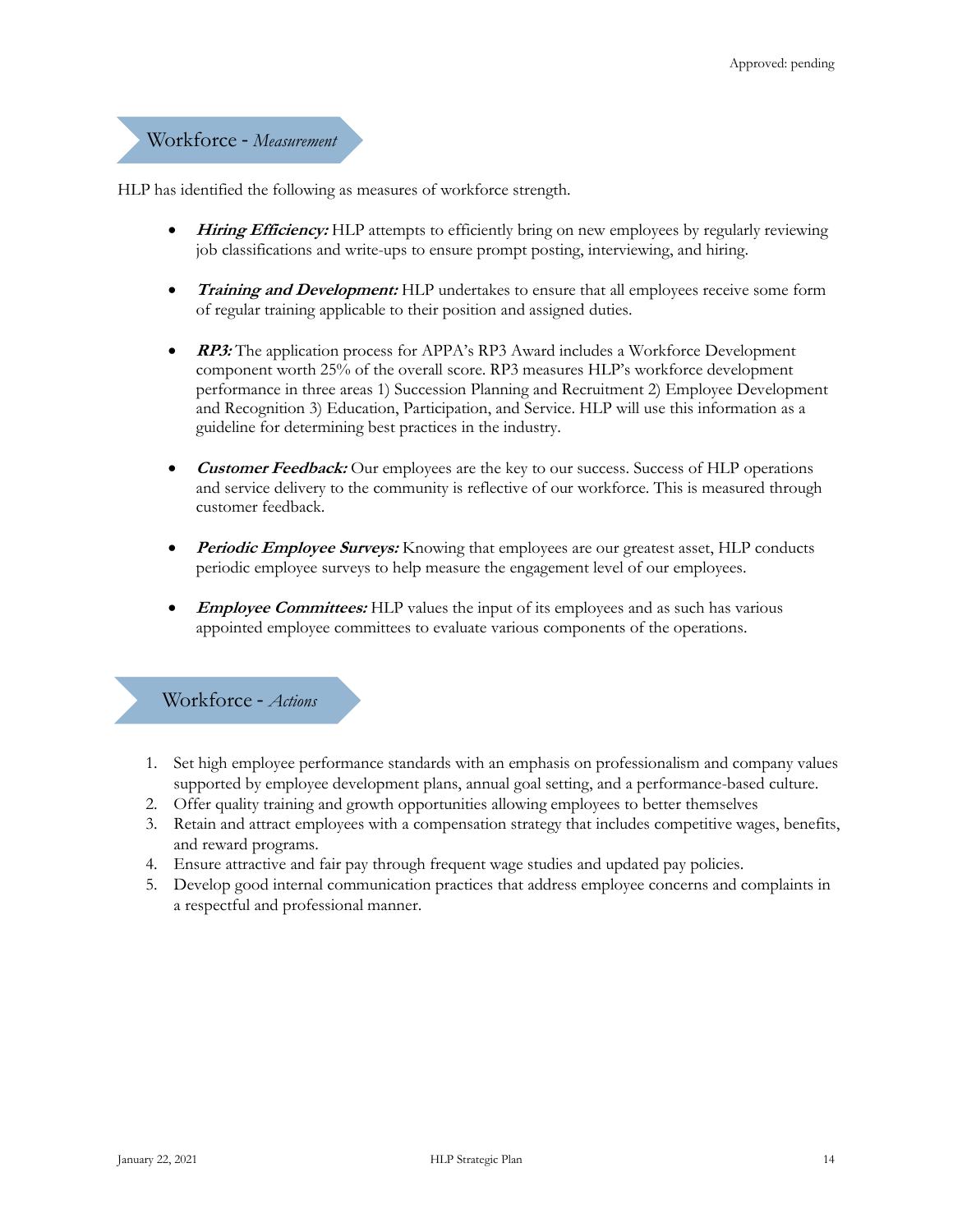# Reliability and System Betterment- *Objectives*

Maintain a safe and reliable system with adequate capacity, and a diverse power supply through continued integrated resource planning, monitoring system performance, improved system and capital planning and budgeting, and creating policies and programs designed to address system growth, maintenance, betterment, distributed generation, energy storage, and changing customer energy usage habits.

## **1. Best Value for the Cost**

HL&P performs regular load forecasting and Integrated Resource Planning to provide the most economical energy resources that can best match system load and company values for today and in the future. HLP seeks to design, develop, and deploy the most hardened infrastructure from metering to wires and poles and ultimately to the systems that collect, analyze and manipulate data.

## **2. Reliability**

Power Supply reliability is ensured by maintaining a diversified resource portfolio from various fuel sources and regions including local energy resources. Risks that



can impact reliability are mitigated through investment in system upgrades, replacement of aging infrastructure, wildlife protections, maintenance programs, cyber security and improved system monitoring and controls.

## **3. Internal Generation**

A key element of the HLP resource portfolio is the local generation resources. To ensure that these resources are available when needed, regular service is undertaken to provide for immediate dispatch and rapid uptime. Internal Generation capacity is increased regularly based on system need.



## **4. Disaster Recovery**

Due to transmission constraints on the bulk electric system, HLP on occasion needs to operate the distribution and internal generation system within the parameters mandated by the transmission service provider. HLP strives to maintain a level of adequate capacity for all critical infrastructure during these times of constraint on the system. A Disaster Recovery plan has been adopted and includes mutual aid agreements with neighboring utilities. The company also categorizes all outages as major, sustained, or momentary.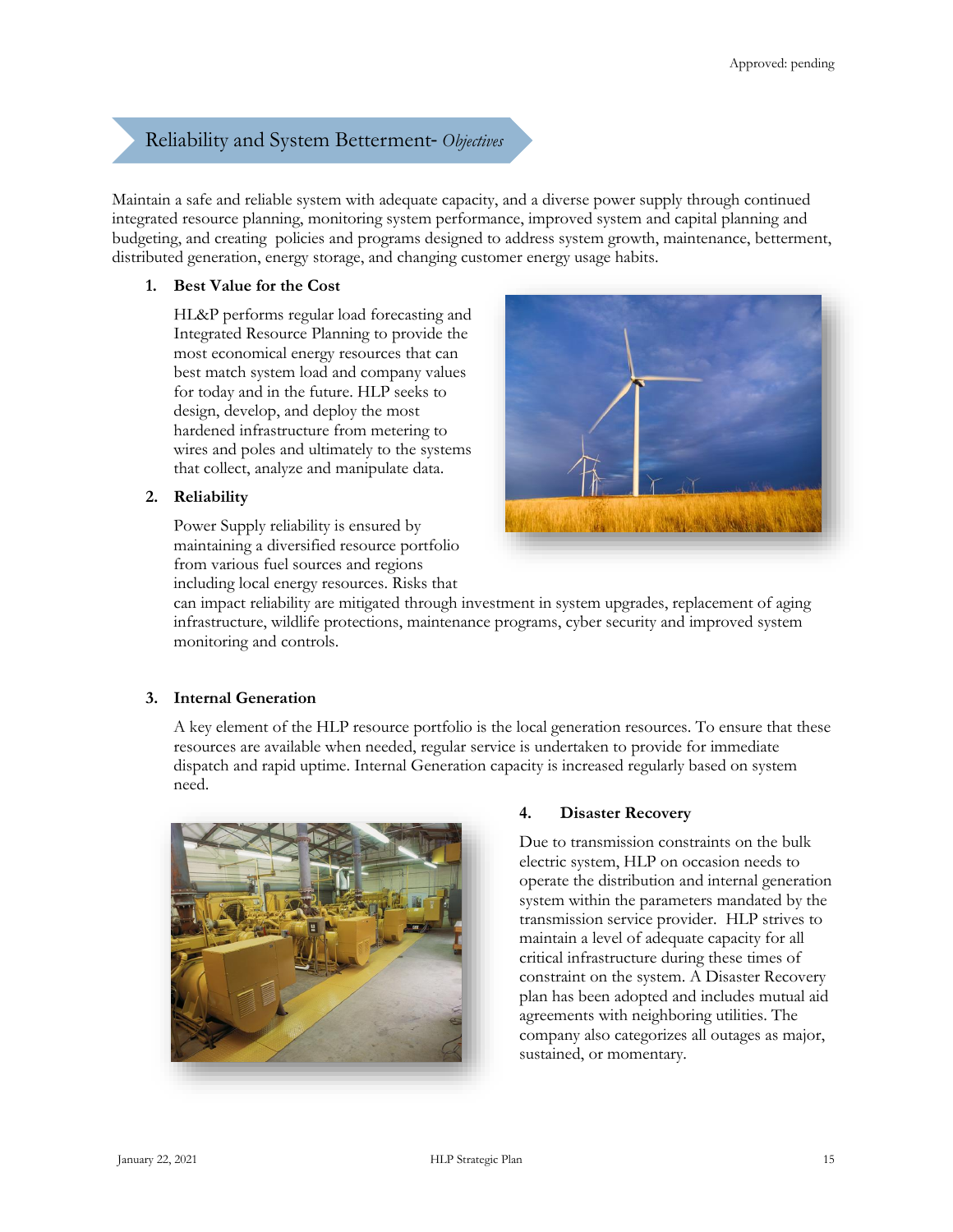## Reliability and System Betterment - *Measurement*

HLP has identified the following as measures of power supply diversification and availability.

- **Portfolio Mix:** HLP strives to maintain a diversified generation portfolio. Quarterly review is done on all generation shaft performance.
- **Annual IRP:** HLP performs an annual Integrated Resource Plan update to ensure that adequate resources are available for the coming year.
- **Resource Scheduling:** HLP monitors the resource scheduling mix to ensure the most economical resource is being deployed across the system.
- **Electric System Reliability Indices:** HLP monitors reliability of the electric system using three industry standard indices, System Average Interruption Frequency Index (SAIFI), System Average Interruption Duration Index (SAIDI), and Customer Average Interruption Duration Index (CAIDI).
- **Aged Equipment Analysis:** HLP undertakes regular reviews of equipment to ensure that losses from failed equipment are minimized.
- *Energy Loss Percentage:* HLP monitors the reasonableness of line loss by the ratio of energy losses within our electric system to APPA national standards.

## Reliability and System Betterment - *Actions*

- 1. Provide feedback on system performance through system monitoring and data mining.
- 2. Evaluate long-term and near-term infrastructure requirements by performing annual system planning studies, load forecasts and contingency analyses.
- 3. Reinforce reliability with investments in system upgrades, replacing aging infrastructure, wildfire and wildlife protections, and system monitoring and controls.
- 4. Improve asset inspections and maintenance programs to ensure system integrity.
- 5. Design policies and procedures for distributed generation and energy storage that ensure operational safety and soundness and develop programs that benefit the system and the customer.
- 6. Employ programs designed to reduce system energy and capacity requirements and manage changing energy usage patterns while promoting electrification.

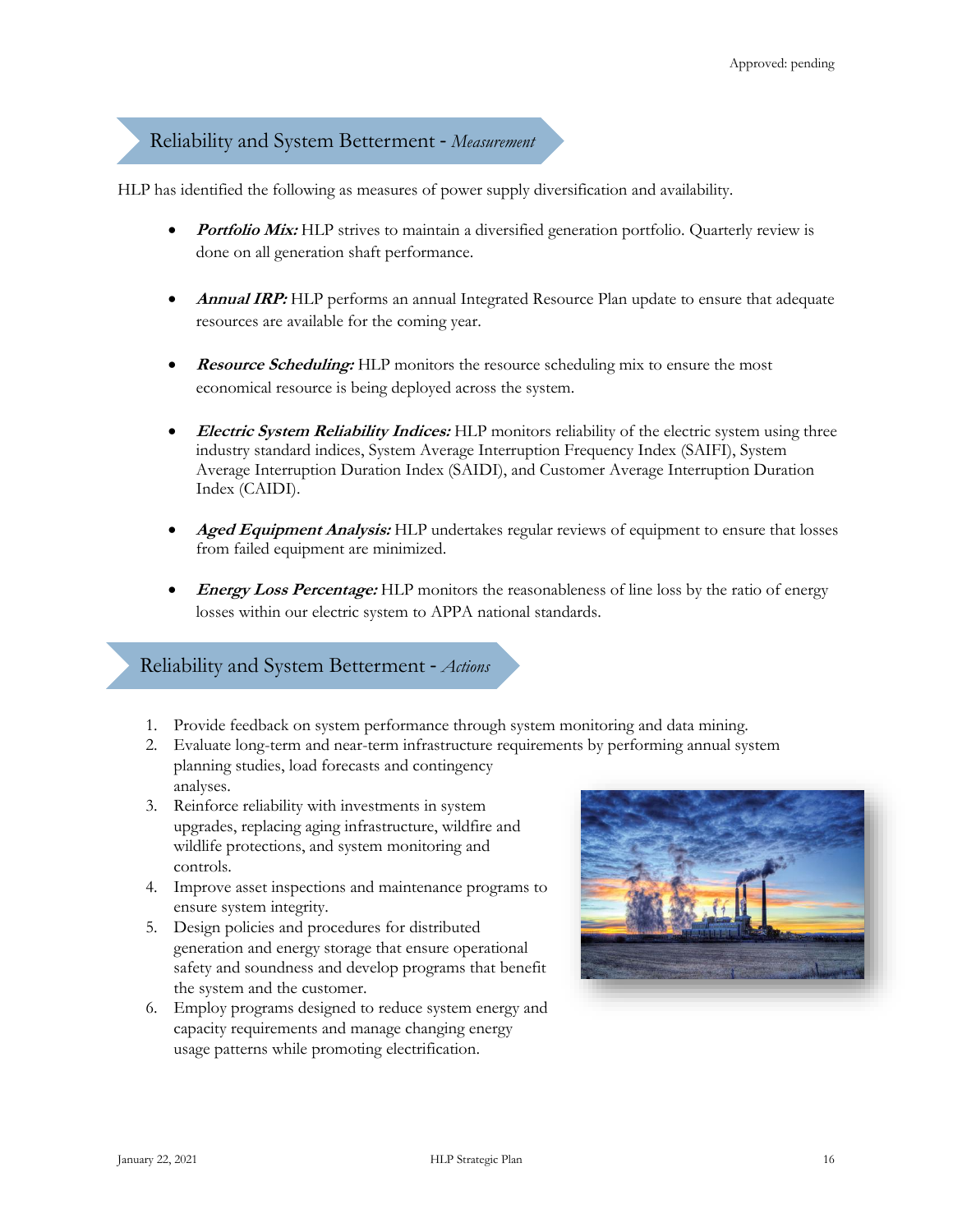# **FINANCIAL FORECAST**

Heber Light & Power strives to accurately forecast out to five years and has included the following as such.